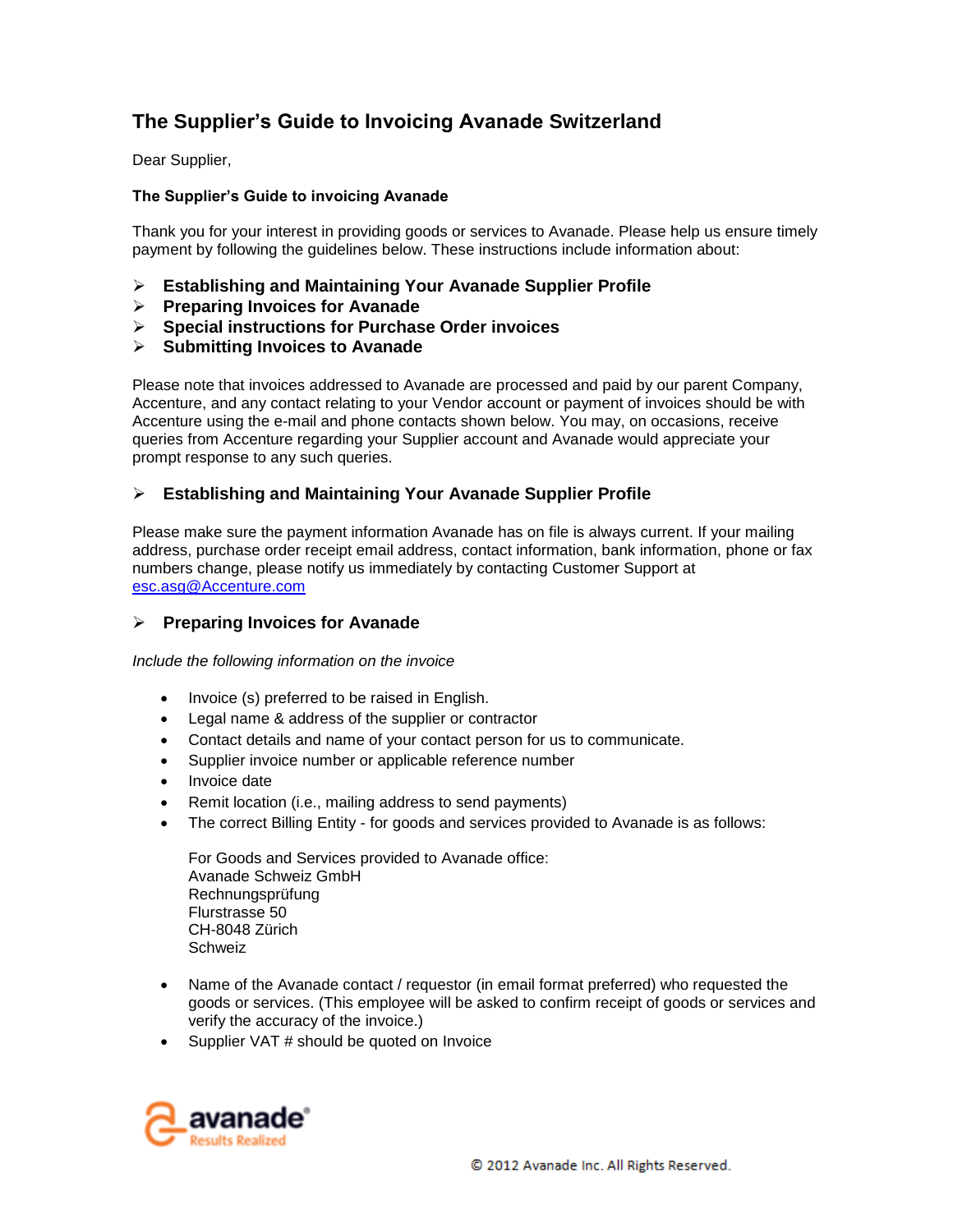- Avanade's standard payment terms are 30 days from the date of invoice. Please ensure that these payment terms are stated on the invoice unless alternative payment terms have been agreed in writing with Avanade personnel with power of attorney.
- If you are issuing a credit note against a cancelled invoice, kindly ensure to quote the corresponding invoice reference against which the credit note is being issued, alternatively please quote complete details for issuance of the credit note for us to account it appropriately
- Itemized description of the goods or services that were received or rendered (In English)
- Taxes (wherever applicable)
- Total Amount due

# **Special instructions for Purchase Order invoices**

Avanade's official Purchase Orders will either be sent via fax or via email notifications from Avanade's procurement tool, Ariba Buyer, bearing the sender's address: [eprocurement.mail@acccenture.com.](mailto:eprocurement.mail@acccenture.com) Please ensure you are able to receive emails from this

address accordingly. **Other special instructions** 

- If you are providing goods and services to Avanade under more than one Purchase Order, you must invoice for each separately. Only one Purchase Order can be referenced per invoice.
- The format of the invoice must match the format of the Purchase Order. The following guidelines should be observed:

 $\circ$  Reference the appropriate purchase order line item number for each line item on the invoice;

- $\circ$  For goods, the total for each line must represent the extended amount for that good;
- $\circ$  Charge for services and expenses must be itemized on separate lines;

o Always review the '**comments**' section on the Purchase Order for additional processing instructions;

 $\circ$  Always quote the Purchase Order number (which starts with 45XXXXXXXX).

#### **Please do not:**

 $\circ$  Mark the purchase order number with a highlighter as this affects the quality of our invoice scanning;

- o Handwrite the Purchase Order numbers on the invoice (where possible);
- o Quote the Purchase Requisition number (which starts with PRXXXXXX).

# **Submitting Invoices to Avanade**

- Kindly submit your invoices within 5 business days from the invoice date.
- All invoices for Avanade should be posted to the following 'Mailing' address and not to your Avanade contact.

Avanade Schweiz GmbH Rechnungsprüfung Flurstrasse 50 CH-8048 Zürich Schweiz

 Alternatively you can send a soft copy (PDF format) of the invoice(s) directly to [esc.asg@accenture.com](mailto:esc.asg@accenture.com) in a non-manipulative format.